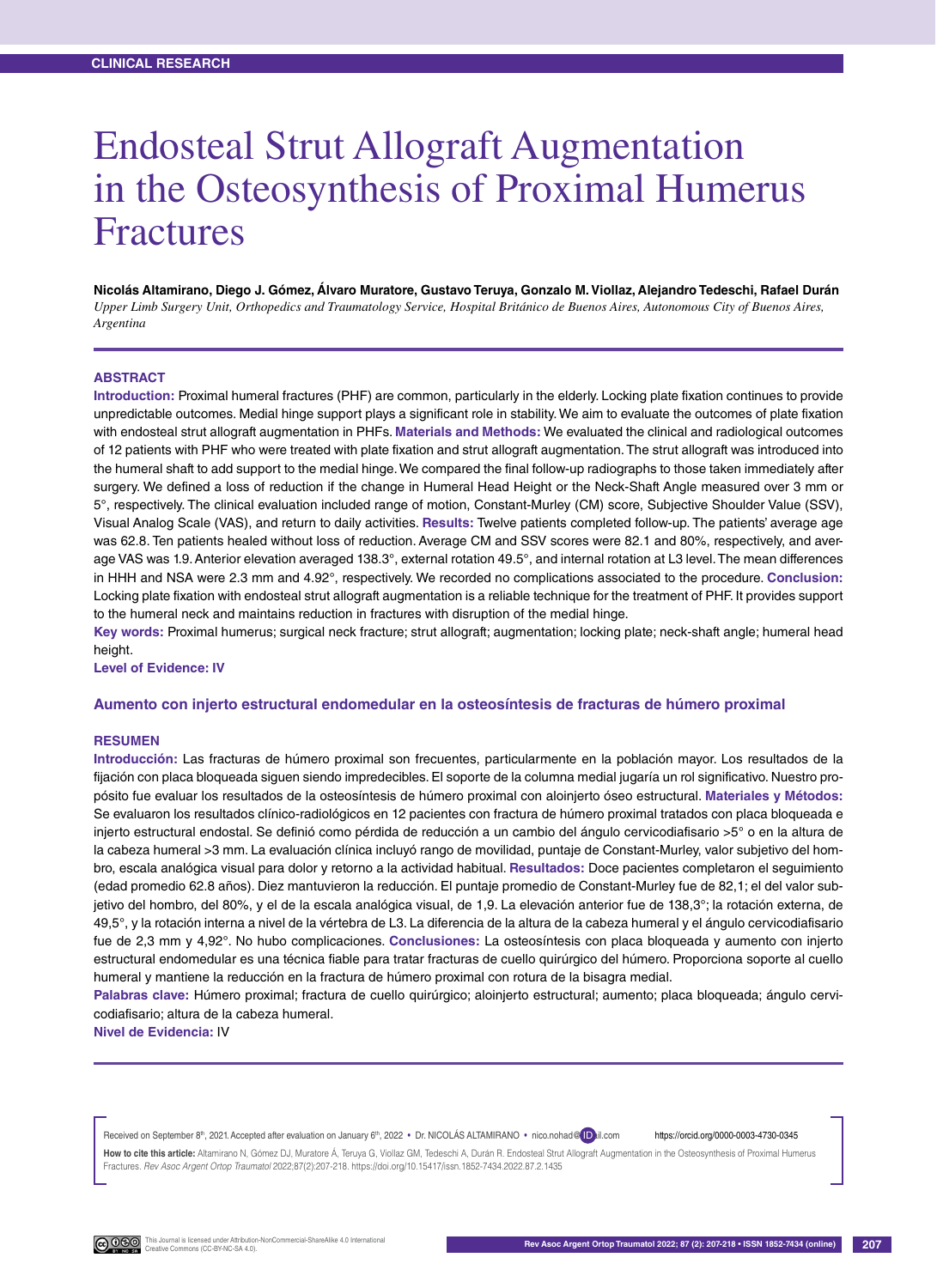## **INTRODUCTION**

Proximal humerus fractures (PHF) in the elderly are the most frequent after fractures of the distal radius and femoral neck, with an incidence of 105 per 100,000 patients per year. They are partly due to the deterioration of bone quality due to osteopenia and osteoporosis.<sup>1</sup> The incidence of PHF is continuously growing; in the United States, a 13% annual increase in cases was reported over the last three decades.<sup>2</sup>

Many of these fractures are treated conservatively.<sup>1,2</sup> Treatment is selected according to the type of fracture and factors related to the patient, such as age, comorbidities, and functional status.<sup>1</sup> Osteosynthesis in displaced PHFs can be technically challenging and have unpredictable outcomes.<sup>3,4</sup> Locking plates have the theoretical advantage of providing greater stability, tolerating a greater load until system failure.<sup>5</sup> However, several studies revealed high rates of complications, among which the intra-articular screw perforation and varus collapse of the fracture stand out, particularly in patients with osteoporosis or comminution of the medial cortical bone.<sup>6-10</sup> In these scenarios, the use of an endosteal strut allograft (ESA) has been described, which, associated with the locking plate, provides greater structural support to the system and reduces the aforementioned complications.<sup>11,12</sup>

The purpose of this study was to evaluate the clinical and radiographic results of the treatment of PHFs by open reduction and internal fixation with locking plate and augmentation with ESA. We believe that the publication of the results obtained with this technique can help consolidate this treatment as a reliable alternative and contribute to improving surgical outcomes in patients with complex PHF.

## **MATERIALS AND METHODS**

In this retrospective study, we evaluated patients who had a PHF and were treated with locking plate fixation plus ESA. We searched for patients with PHF operated on by the upper limb team between 2017 and 2020 in our center's database, and the cases treated with this technique were isolated. The inclusion criteria were: patients >18 years of age with displaced fractures of the surgical neck of the proximal humerus corresponding to grade III and IV of the Resch classification, with insufficiency of the medial hinge or a mean cortical thickness of the humerus (MCT) <6 mm, treated with ESA and locking plate; a minimum follow-up of 12 months or at least six months in those with signs of consolidation. The exclusion criteria were: open or pathological fractures; dislocation-fractures; fractures corresponding to grades I, II, and V of the Resch classification;<sup>3</sup> associated neurovascular injuries; and previous surgery on the affected shoulder.

The indications for receiving this treatment were: surgical neck fractures with comminution or insufficiency of the medial hinge and patients with indirect signs of osteoporosis using the modified Tingart MCT measurement method, with values  $\leq 6$  mm (Figures 1 and 2).<sup>13</sup>

#### **Surgical technique**

All surgeries were performed by the same surgical team, at the same Center. Before antibiotic induction, patients were placed on a radiolucent table in a beach chair position, with interscalene block and sedation. A deltopectoral approach was performed in all cases. 2-0 non-absorbable sutures were placed in the rotator cuff tendons for traction and manipulation of the proximal fragment. 2mm Kirschner pins were used to assist with reduction if necessary (Figures 1 and 2).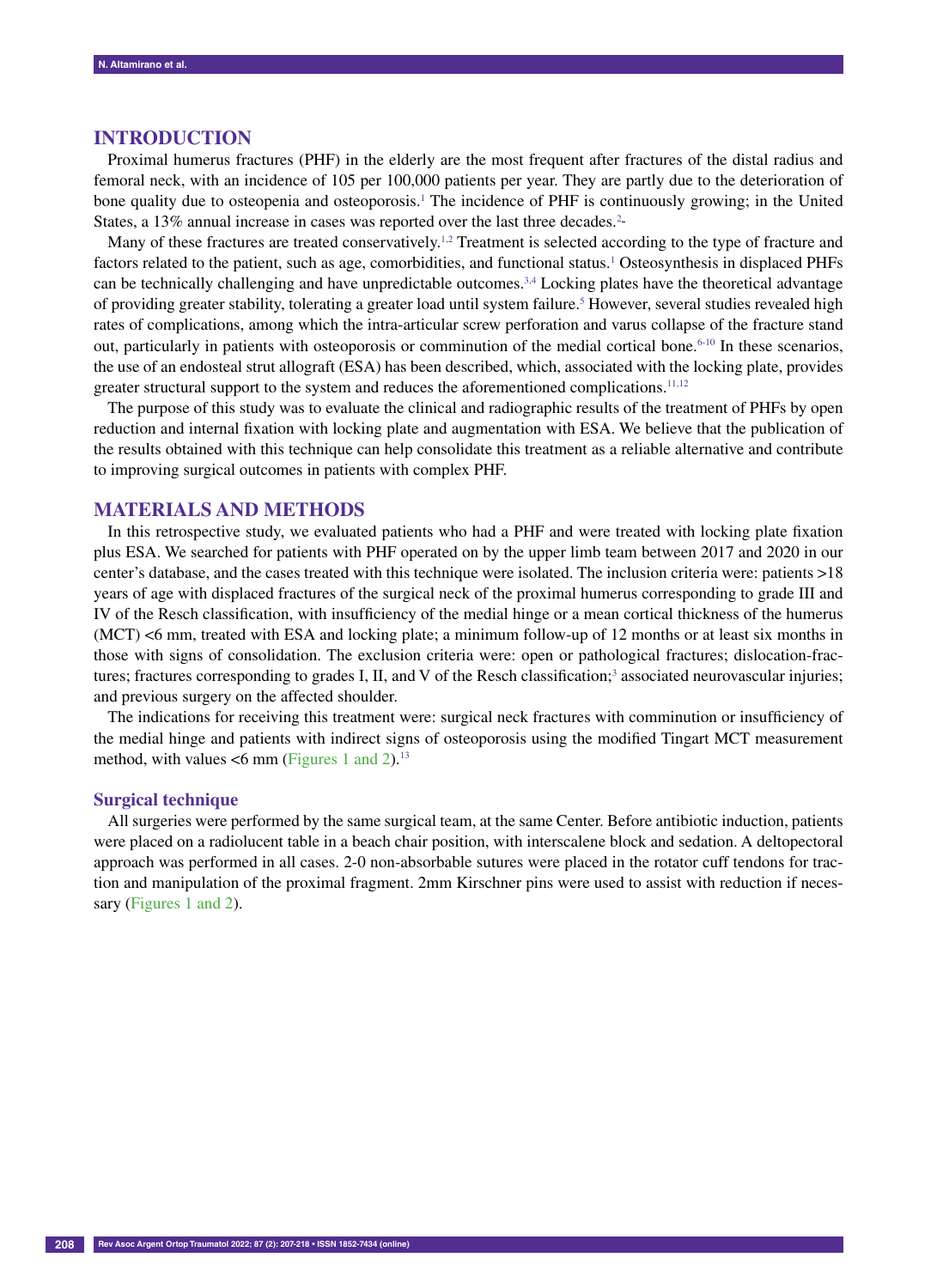

**Figure 1.** Anteroposterior right shoulder and axial scapula radiographs of a 78-year-old patient with a surgical neck fracture with medial hinge displacement and a mean cortical thickness of the humerus of 4.3 mm, which correlates with osteoporosis.



**Figure 2.** Anteroposterior left shoulder and axial scapula radiographs of a 22-year-old patient with a surgical neck fracture with severe metaphyseal involvement and a mean cortical thickness of the humerus of 4.3 mm, which correlates with osteoporosis.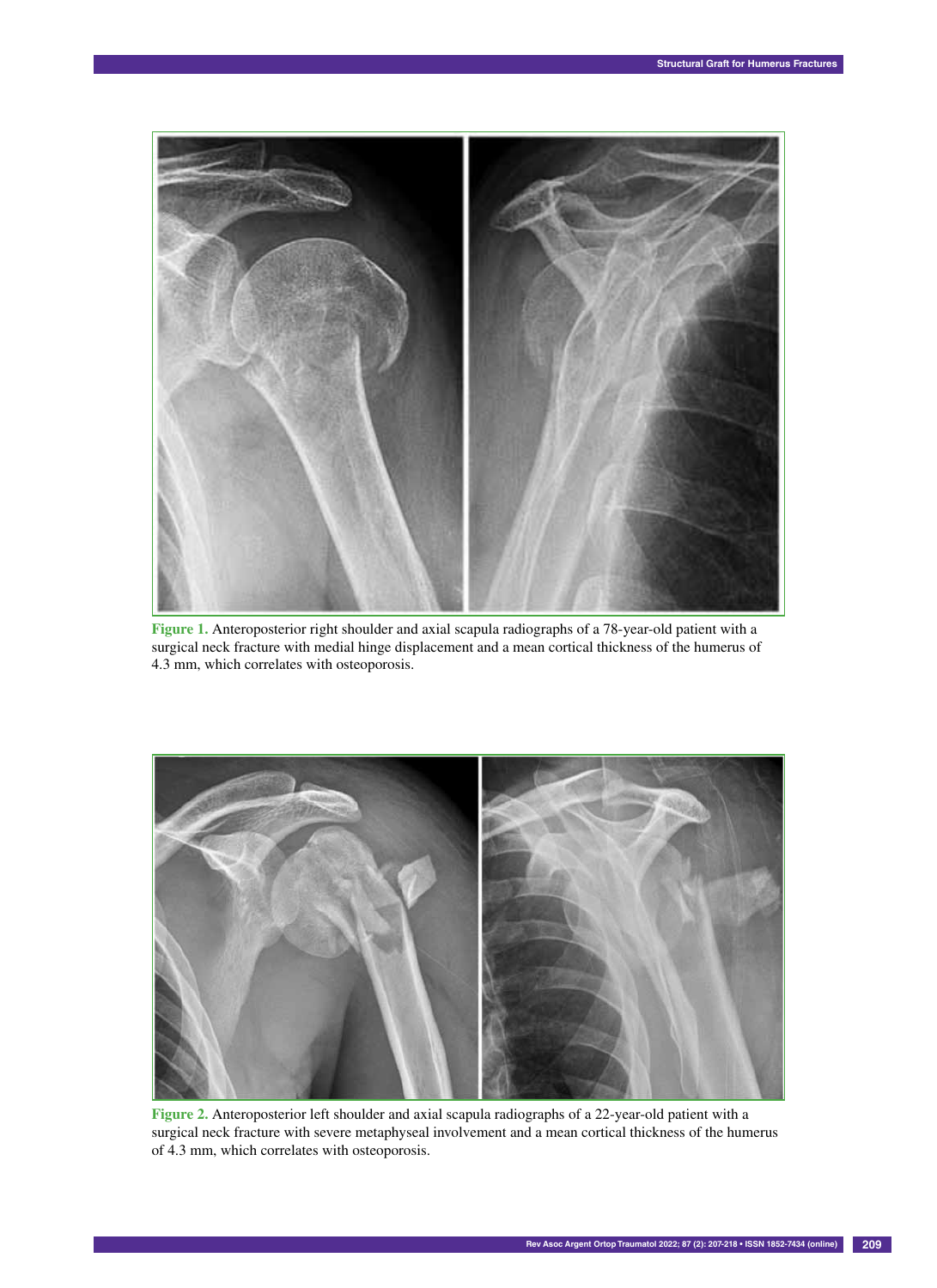The previously carved cadaveric structural graft was introduced into the intramedullary cavity, entering through the fracture line and placed in a medial position to support the medial column and the humeral head (Figures 3 and 4).



**Figure 3.** Intraoperative image of the same patient. The fracture line is observed at the level of the surgical neck. The surgeon assists in the reduction of the humeral head using Kirschner pins.



**Figure 4.** Intraoperative image. Presentation of the endosteal strut graft in the intramedullary cavity after reduction of the humeral head.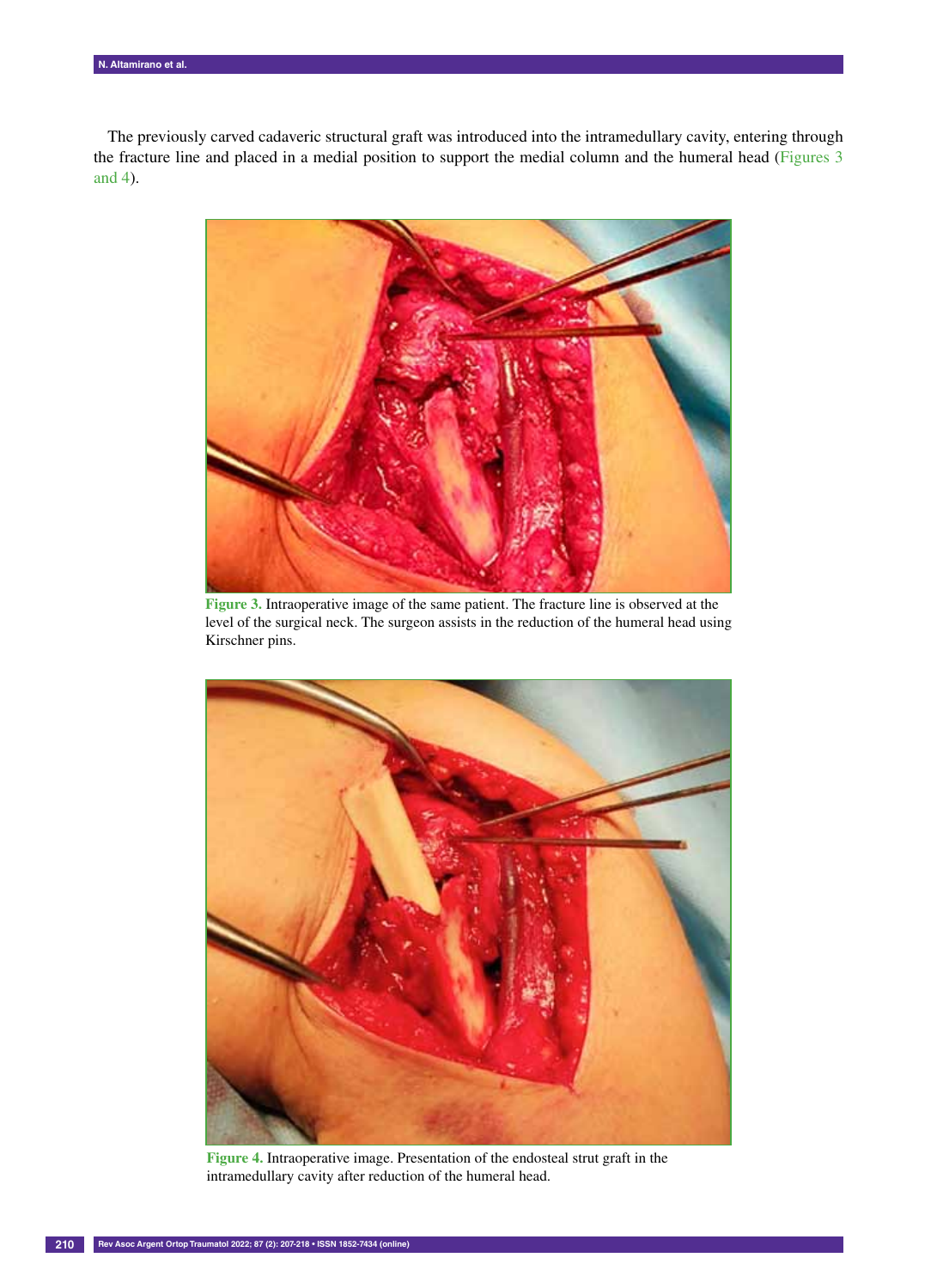A structural allograft of the radius was used in 10 cases and of the ulna in two cases, from our Center's bone bank. After visualizing a correct and stable reduction in the image intensifier, an AZ anatomical locking plate for the proximal humerus (South America Implants, Buenos Aires, Argentina) was applied. The plate was fixated with locking cortical screws that crossed the ESA and, whenever possible, at least one screw directed towards the calcar (Figures 5 and 6).



**Figure 5.** Anteroposterior left shoulder and axial scapula radiographs of the patient in Figure 1 taken in the postoperative period. Fracture consolidation and the presence of the endosteal strut graft are observed.



**Figure 6.** Anteroposterior left shoulder and axial scapula radiographs of the patient in Figure 2 taken in the postoperative period. Signs of fracture consolidation and the presence of endosteal strut graft are observed.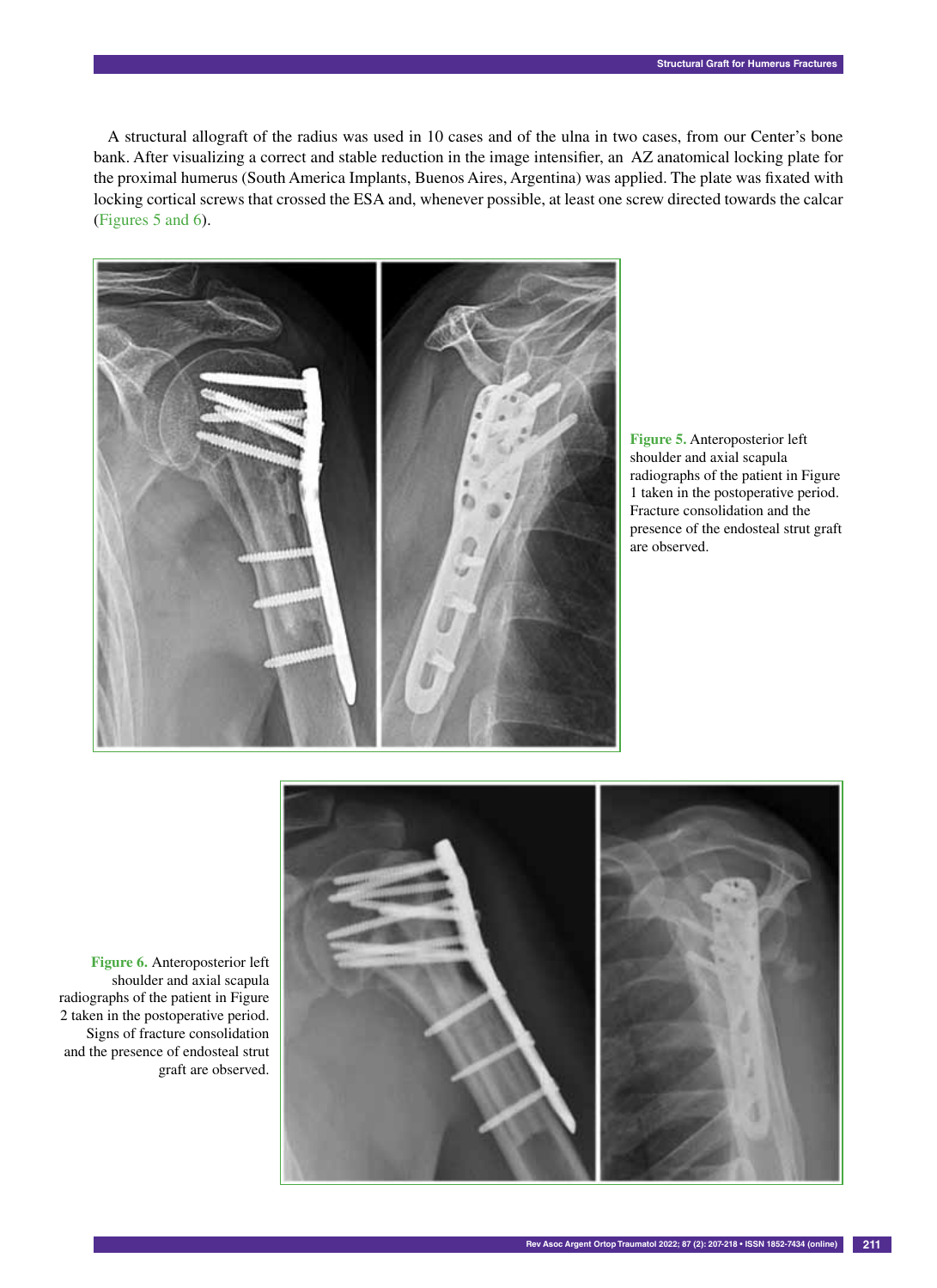At the end of the surgery, the affected limb was placed in a sling for four weeks and a prophylactic antibiotic was administered in the first 24 hours after surgery. On the first postoperative day, the patients started with pendulum and flexo-extension movements of the elbow. Assisted passive and active range of motion exercises were then indicated at three weeks, and active range of motion exercises at six weeks. Clinical and radiographic controls were performed at 2 and 4 weeks, at 2, 3, 6 and 12 months, and then annually.

The demographic data evaluated were: age, sex, and whether the fracture involved the dominant shoulder. One of the authors (N. N. A.), who was not part of the surgical team, performed the clinical evaluation in the last control. The Constant-Murley score, the subjective value of the shoulder and the visual analog scale for pain were used. $14,15$ The range of motion was determined clinically with a goniometer, considering the anterior elevation in the plane of the scapula, the external rotation with the elbow close to the body, and the internal rotation estimated according to the maximum level reached by the thumb. Likewise, clinical complications were recorded: surgical site infections, hematomas, neurovascular injuries, stiffness, and the need for reinterventions. Finally, we recorded whether the patients resumed their usual activities normally.

The radiographic evaluation was carried out by the same evaluator (N. N. A.), with the preoperative images, together with those of the first and last postoperative control, in the anteroposterior Grashey projection. In the preoperative radiographs, the type of fracture was evaluated according to the Resch classification and the MCT measurement was obtained (Figure 7), whose results <6 mm are associated with osteoporosis.



**Figure 7.** Mean cortical thickness of the humerus proposed by Mather et al.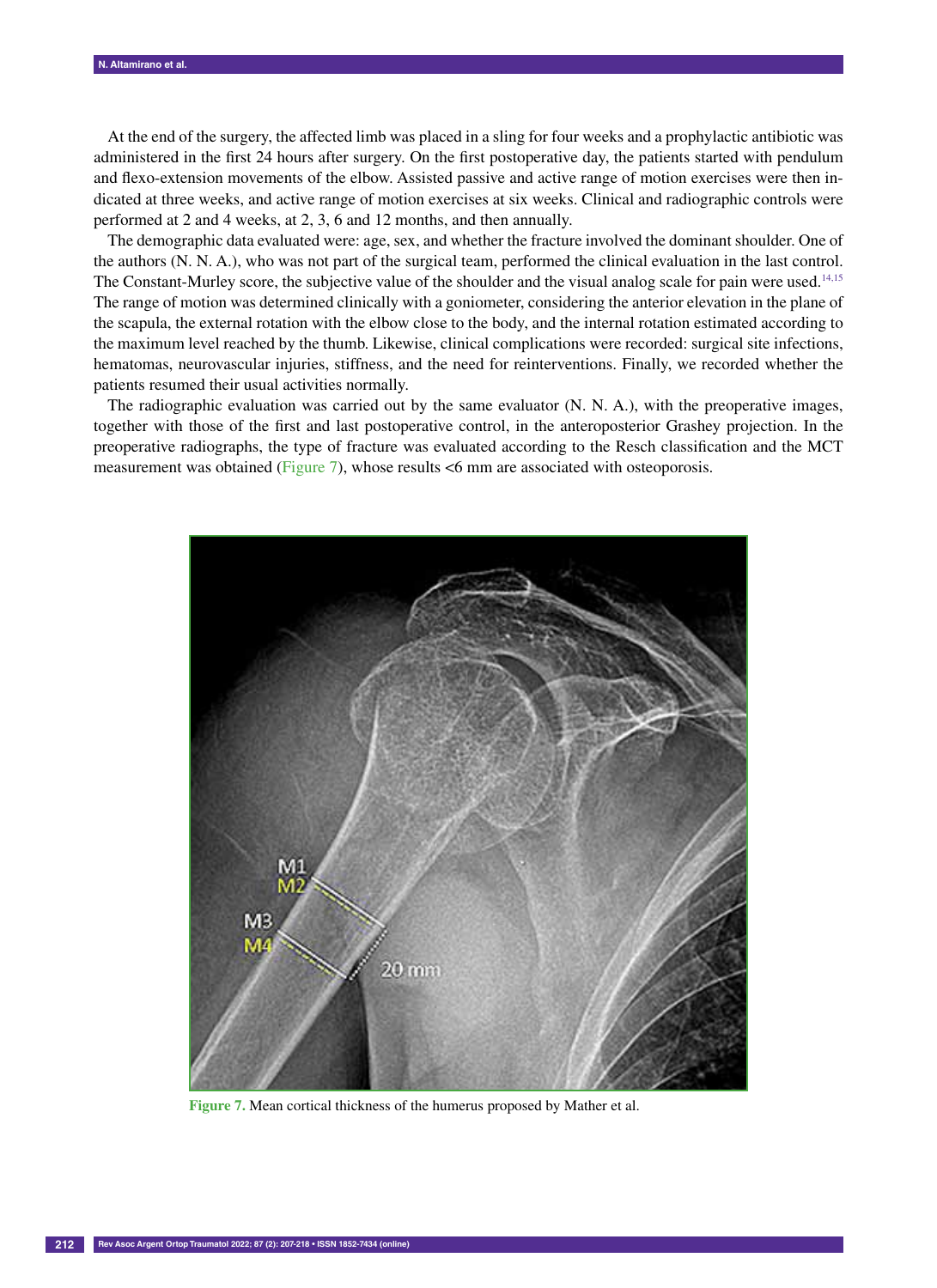The measurement consists of the difference between the total thickness of the diaphysis and the thickness of the intramedullary canal, measured at two different levels: one superior, when the diaphysis converges on two parallel cortical lines, and another 2 cm below it.<sup>3,13,16</sup> Postoperative radiographic controls were performed immediately after surgery and at the last visit. Humeral head height (HHH) was measured in relation to the plate, defined by the distance between a line perpendicular to the axis of the plate at the level of its upper edge and another parallel line that passes tangentially to the upper end of the humeral head. The neck-shaft angle (NSA), formed by the diaphyseal axis of the humerus and the axis perpendicular to the anatomical neck of the humerus, was also measured (Figure 8).7

A 3-mm change in HHH or a >5° change in the NSA was considered a loss of reduction.<sup>17,18</sup> Finally, the radiographic complications were recorded: fracture collapse, loss of reduction, joint protrusion of the screws, loosening of the osteosynthesis material, avascular bone necrosis of the humeral head, and nonunion.



**Figure 8.** Anteroposterior right shoulder and axial scapula radiographs after osteosynthesis of the right proximal humerus with endosteal strut graft. The measurements, made with the program available at our Center (Synapse, Fujifilm), are shown. In blue, the neck-shaft angle (left) and the humeral head height (right) are highlighted.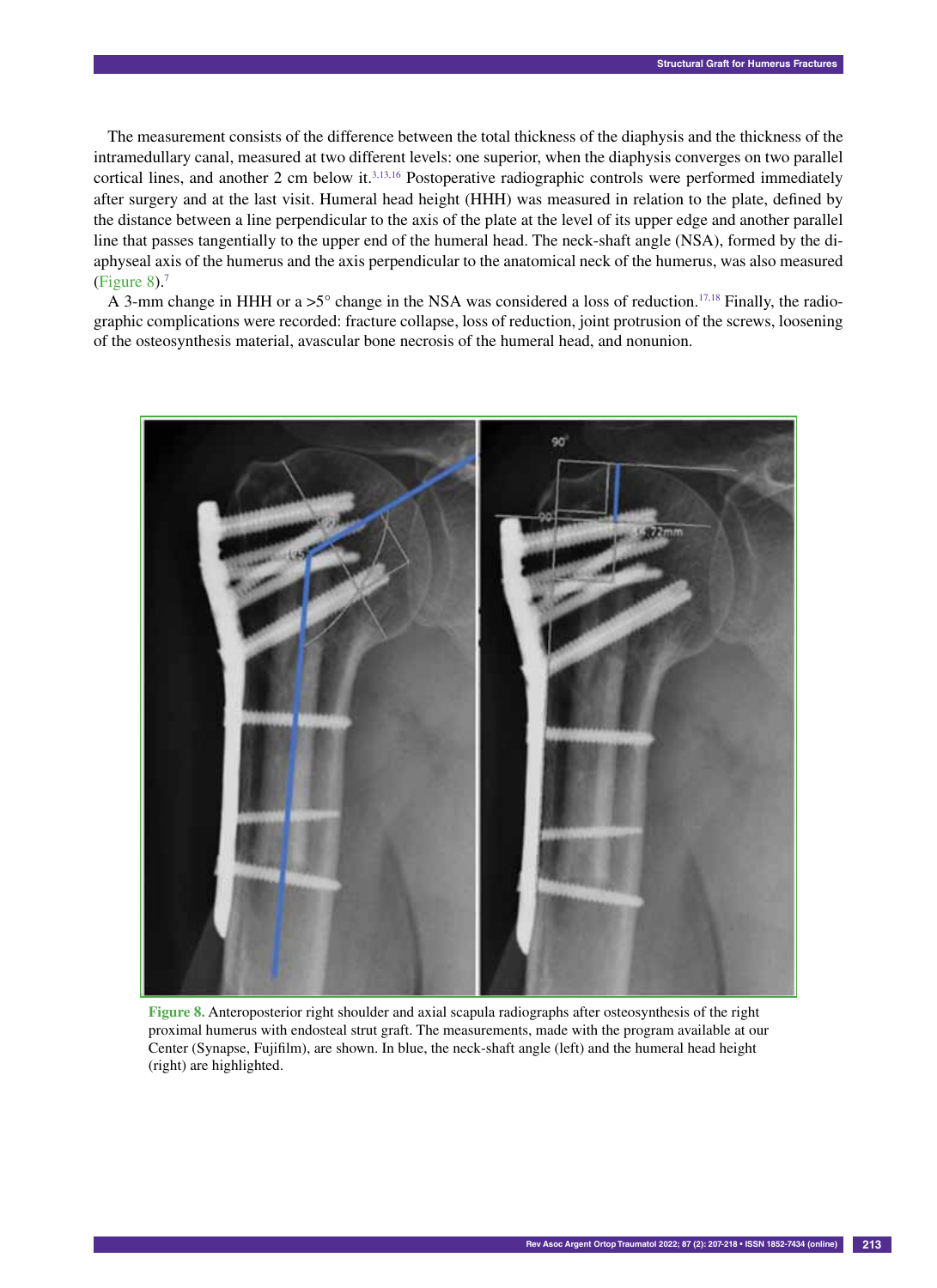## **RESULTS**

During 2017 and 2020, we treated 243 PHFs. Fifteen patients underwent shoulder hemiarthroplasty and 75 reversed shoulder arthroplasty; 24 were treated by intramedullary nail osteosynthesis; 99, with anatomical locking plate; 14, with cannulated screws and 15, with harpoons. Fifteen were operated on with the previously described technique and 12 of them met the criteria and were included in the analysis. Of the three excluded patients, one had not completed follow-up, and the remaining two had undergone surgery for a rotator cuff injury in the affected shoulder. The group consisted of 10 women and two men, with a mean age of 62.8 years (range 22-78). The affected shoulder was dominant in seven cases. The average follow-up was 21.25 months (range 6-48).

Clinical evaluation yielded a mean Constant-Murley score of 82.1 (range 65-94) and a subjective shoulder value of 80% (range 70-95%). The average value of the visual analog scale was 1.9 points (range 1-4). Regarding the range of motion, the values were: anterior elevation 138.3° (range 100-165°), external rotation 49.6° (range 25-80°), and internal rotation corresponding to the L3 level (gluteal area-interscapular area) (Figure 9).



**Figure 9.** Clinical outcomes in a patient with 40 months of follow-up. Active range of motion in anterior elevation (**A**), abduction (**B**), external rotation (**C**), and internal rotation (**D**) is detailed.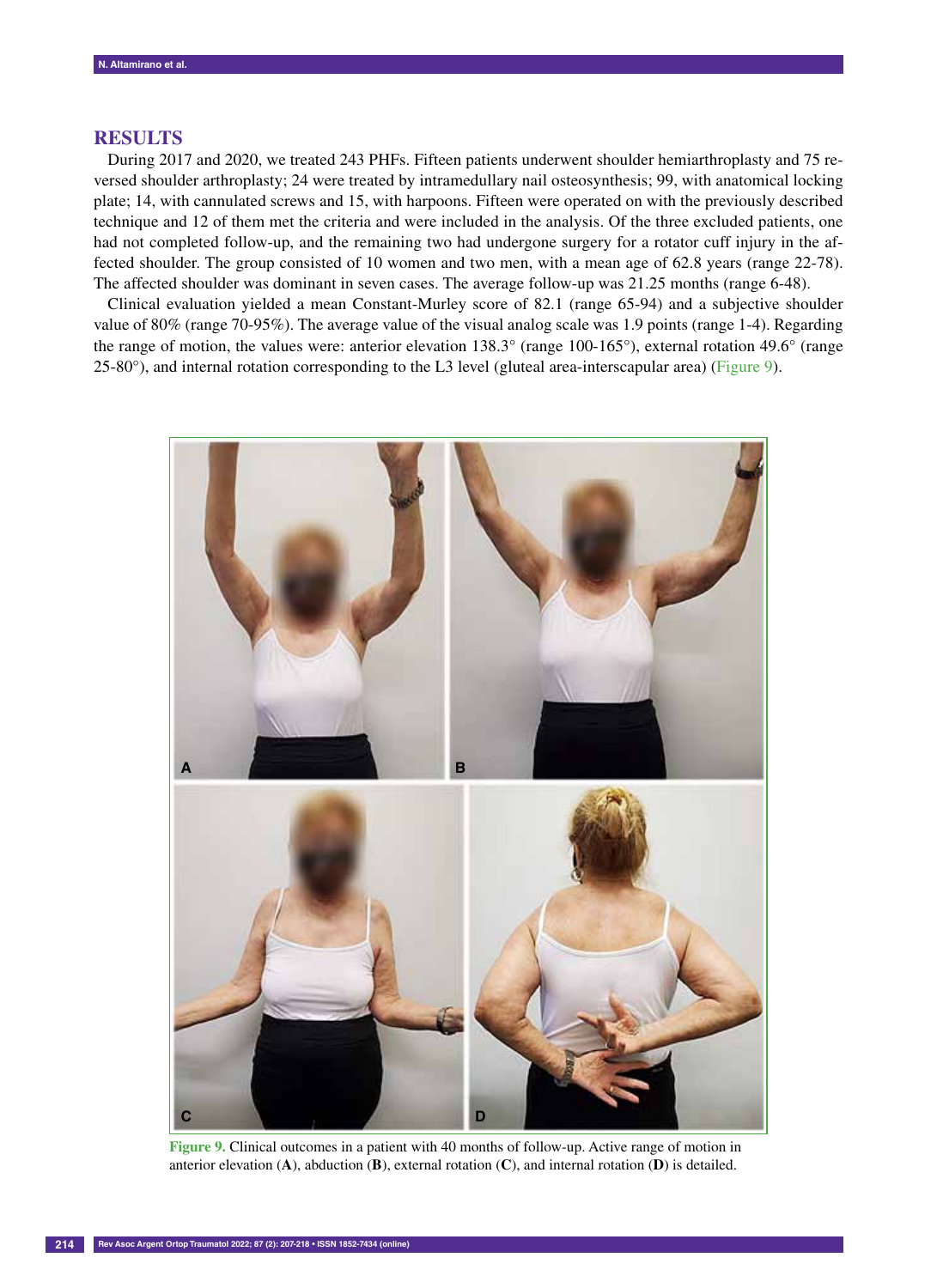Ten patients resumed their previous activities without difficulty, one reported having difficulties in daily tasks, and another withdrew from work activities due to retirement and had no functional limitations.

Eight of the 12 patients included had grade IV fractures and four had grade III fractures of the Resch classification. Insufficiency of the medial hinge was observed in eight cases ( $67\%$ ), humeral MCT <6 mm in three cases (with preserved medial hinge), and the combination of both factors in one patient. The mean preoperative humeral MCT value was 6.6 mm (range 4.3-7.95 mm).

Anatomical reduction was obtained in 10 patients, with two cases of varus reduction with insufficient correction of the medial hinge due to an error in the surgical technique. 83% of the patients evolved without loss of reduction according to the changes in both the HHH and the NSA. The mean change in HHH between the radiographs at the end of follow-up and those in the immediate postoperative period was 2.3 mm (range 0.4-7.24). The average difference in NSA between both controls was 4.92° (range 1-17°). Two patients presented an inadequate reduction and a HHH change  $>3$  mm (3.4 mm and 7.2 mm). In one of these cases, a NSA change  $>5^{\circ}$  (17°) was also associated (Figure 10). Both patients had an initial varus reduction, with MCT values of 6.15 mm and 6 mm. The fracture had consolidated at the end of follow-up in all patients. No clinical complications were observed and no patient required a second surgery.



**Figure 10.** One case of the series with loss of reduction at the end of follow-up. The lack of medialization of the endosteal graft is observed.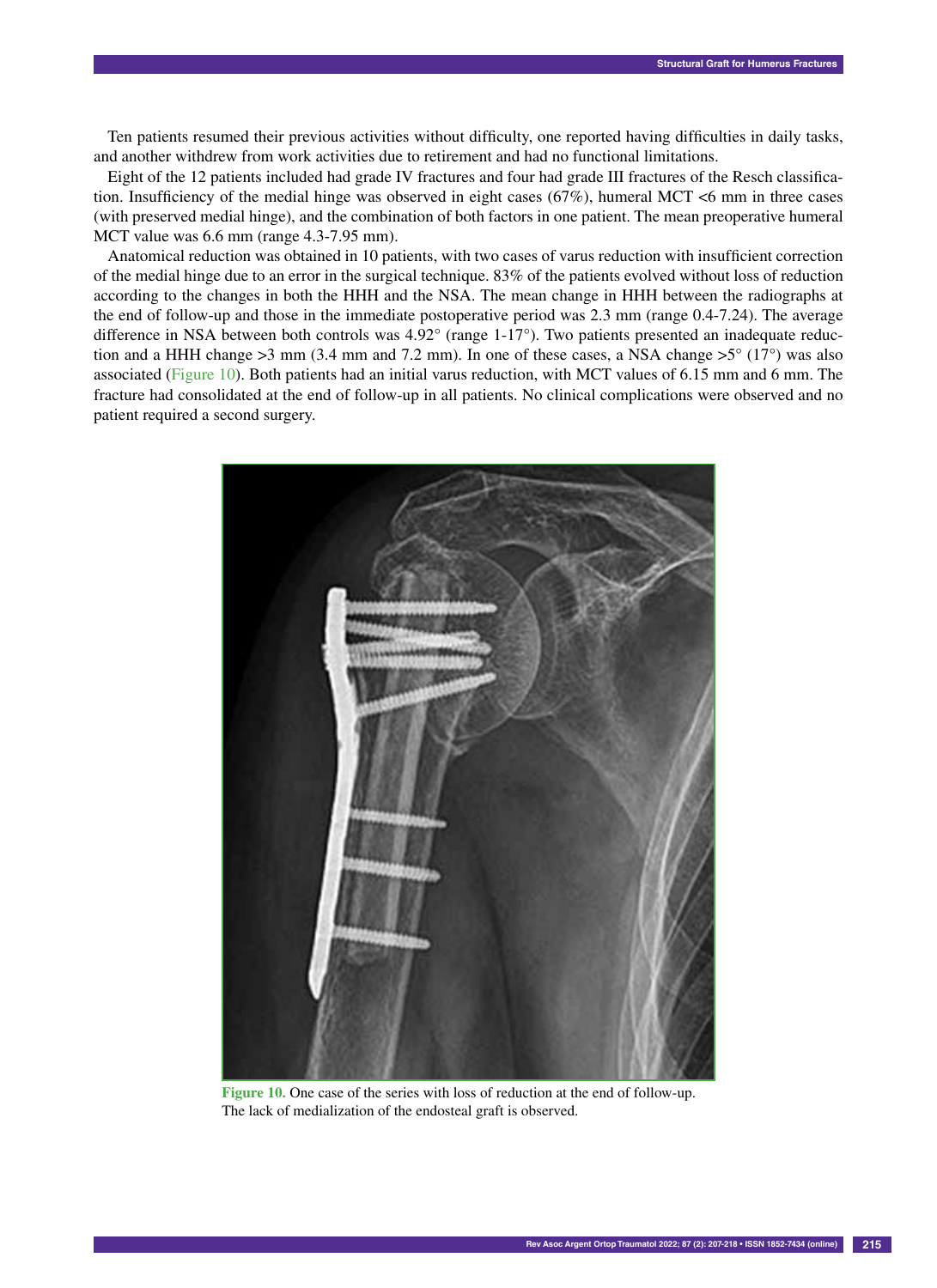### **DISCUSSION**

Locking plate fixation with ESA prevented loss of reduction in 83% of complex surgical neck fractures with medial hinge involvement or osteoporosis. A mean Constant-Murley score of 82.1 was recorded and no second surgeries were performed in our group of patients at 21.25 months of follow-up.

In the radiographic evaluation, two patients presented a loss of humeral head height of 7.2 mm and 3.4 mm, one of them also with varus collapse. Both patients were women, 68 and 71 years old, with MCT values above 6 (6 and 6.15, respectively). Loss of reduction was due to failed reduction in unstable fractures. We attribute these results to an error in the surgical technique. Despite these radiographic failures, the clinical and functional outcomes were acceptable in both patients, with anterior elevation values of 135° and 110°, external rotation of 45° and 25°, and a Constant-Murley score of 76.

Lee et al. obtained outcomes similar to ours in a retrospective series that compared osteosynthesis of the proximal humerus with or without ESA. These authors reported a 7.1º less displaced NSA in the group treated with graft, compared to the group treated with isolated osteosynthesis (3.2° vs. 10.3°) and 2.4 mm less HHH displacement (1.8 vs. 4.2mm). Likewise, they observed a significant clinical improvement in anterior elevation in the group treated with  $ESA<sup>19</sup>$  Cui et al. also reported a significant improvement in functional scores in  $ESA$ patients.<sup>20</sup> In both studies, there was a significant decrease in the rate of complications in the group treated with ESA.19,20 Matassi et al. reported no more than 2 mm of HHH collapse without other complications in 17 patients treated with this technique, a mean Constant-Murley value of 79 points, anterior elevation of 149°, and external rotation of 47°.21

In a prospective multicenter study by Brunner et al, the overall complication rate was 35% in PHFs treated with locking plates, with screw perforation being the most common complication  $(22\%)$ . We consider that the support of the medial surgical neck of the humerus is critical for a stable and long-lasting reduction, so in cases with medial cortical insufficiency or poor bone quality, some augmentation method is necessary. In a cadaveric biomechanical study, Hsiao et al. showed that augmentation of the locking plate with ESA doubled the load required to cause system failure.<sup>22</sup> In a retrospective study of 35 patients, Gardner et al. found that the presence of medial support had a significant protective effect on the loss of reduction.<sup>7</sup> Subsequently, Gardner et al. published the first clinical experience with this method and obtained promising results, the PHF consolidated without loss of reduction in the seven patients treated.<sup>23</sup> Neviaser reported low rates of loss of reduction (2.6%), screw penetration (0%), and osteonecrosis (2.6%), as well as favorable clinical outcomes in a series of 38 patients with displaced PHF treated with locking plate fixation and ESA.<sup>24</sup>

The use of structural grafts was also studied specifically in the treatment of surgical neck fractures in osteoporotic patients, regardless of calcar involvement. Avilucea et al. published a retrospective series of 13 patients with fractures treated by plate osteosynthesis and intramedullary structural graft introduced through the humeral head. All patients had bone consolidation at four months.<sup>25</sup>

Our study has limitations. In the first place, those inherent to retrospective studies and a low number of patients, which prevented us from obtaining statistically relevant results. Secondly, the absence of a control group with similar fractures treated with an alternative method did not allow us to make direct comparisons. Therefore, a comparative study between this and other procedures is pending. We consider the findings obtained to be relevant because it is the first publication in the national sphere, of a reproducible technique, which allows obtaining very good outcomes in a complex and challenging setting.

#### **CONCLUSIONS**

Anatomical locking plate osteosynthesis with ESA augmentation is a reliable technique for supporting the humeral head and medial column. Our experience with this technique demonstrated that it is a reliable option for the treatment of PHFs with osteoporosis and medial column failure. We understand that the use of ESA can minimize the frequent complications reported with locking plates. We emphasize that failures in the reduction of the medial hinge and the placement of the graft in an incorrect position can predispose to the collapse of the humeral head and to poor outcomes with this treatment.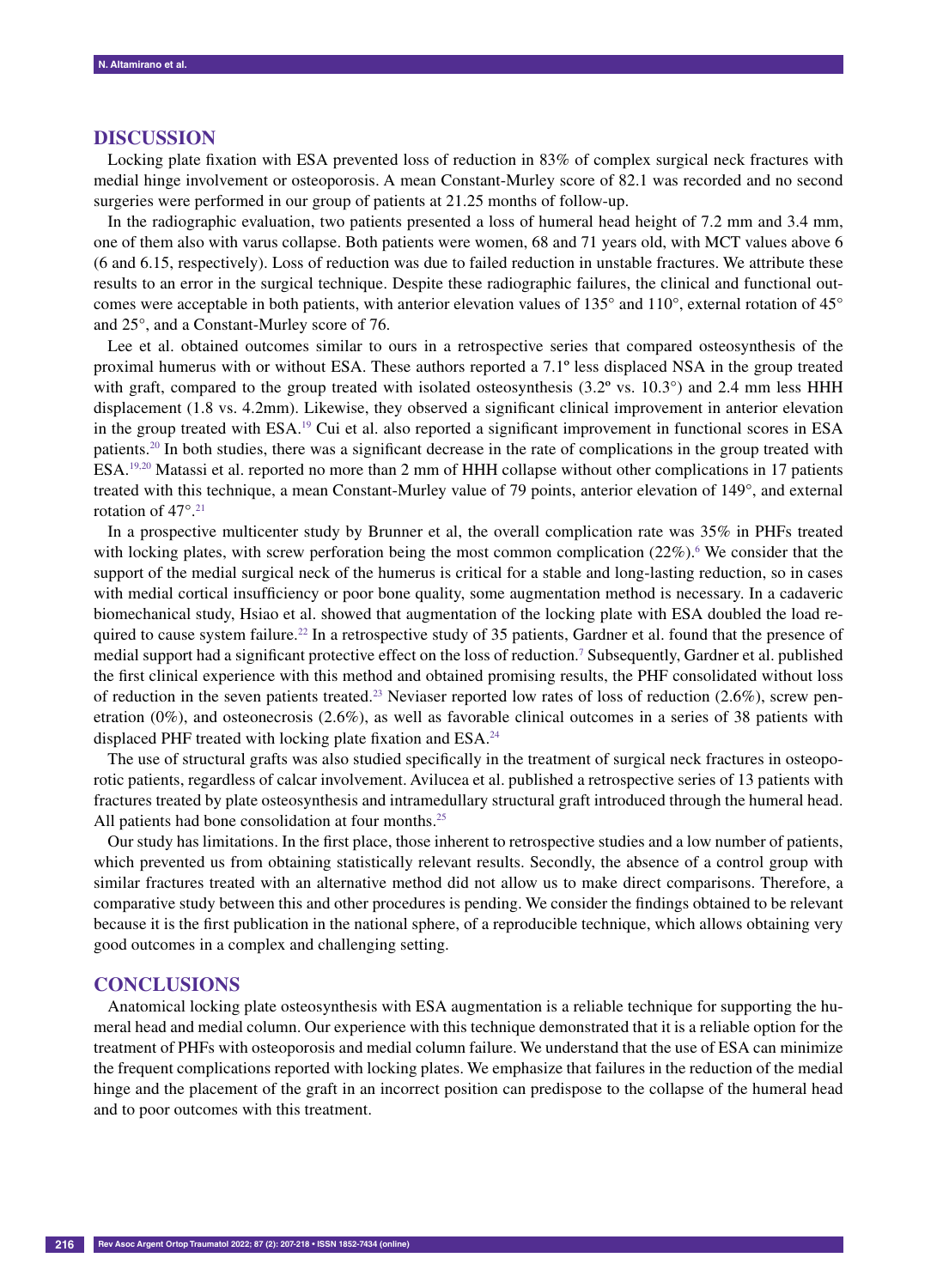–––––––––––––––––– Conflicts of interest: The authors declare no conflicts of interest.

- D. J. Gómez ORCID ID: https://orcid.org/0000-0003-0258-6802 Á. Muratore ORCID ID: https://orcid.org/0000-0001-7540-7137
- G. Teruya ORCID ID: https://orcid.org/0000-0001-7342-1859
- G. M. Viollaz ORCID ID: https://orcid.org/0000-0002-4573-883X A. Tedeschi ORCID ID: https://orcid.org/0000-0001-5704-3122
- R. Durán ORCID ID: https://orcid.org/0000-0002-8789-3221

## **REFERENCES**

- 1. Saltzman BM, Erickson BJ, Harris JD, Gupta AK, Mighell M, Romeo AA. Fibular strut graft augmentation for open reduction and internal fixation of proximal humerus fractures: a systematic review and the authors' preferred surgical technique. *Orthop J Sport Med* 2016;4(7):1-9. https://doi.org/10.1177/23259671166568292
- 2. Palvanen M, Kannus P, Niemi S, Parkkari J. Update in the epidemiology of proximal humeral fractures. *Clin Orthop Relat Res* 2006;442:87-92. https://doi.org/10.1097/01.blo.0000194672.79634.78
- 3. Resch H, Tauber M, Neviaser RJ, Neviaser SN, Majed A, Halsey T, et al. Classification of proximal humeral fractures based on a pathomorphologic analysis. *J Shoulder Elbow Surg* 2016;25(3):455-62. https://doi.org/10.1016/j.jse.2015.08.006
- 4. Gupta AK, Harris JD, Erickson BJ, Abrams GD, Bruce B, McCormick F, et al. Surgical management of complex proximal humerus fractures - A systematic review of 92 studies including 4500 patients. *J Orthop Trauma* 2015; 29(1):54-9. https://doi.org/10.1097/BOT.0000000000000229
- 5. Walsh S, Reindl R, Harvey E, Berry G, Beckman L, Steffen T. Biomechanical comparison of a unique locking plate versus a standard plate for internal fixation of proximal humerus fractures in a cadaveric model. *Clin Biomech (Bristol, Avon)* 2006;21(10):1027-31. https://doi.org/10.1016/j.clinbiomech.2006.06.005
- 6. Brunner F, Sommer C, Bahrs C, Heuwinkel R, Hafner C, Rillmann P, et al. Open reduction and internal fixation of proximal humerus fractures using a proximal humeral locked plate: A prospective multicenter analysis. *J Orthop Trauma* 2009;23(3):163-72. https://doi.org/10.1097/BOT.0b013e3181920e5b
- 7. Gardner MJ, Weil Y, Barker JU, Kelly BT, Helfet DL, Lorich DG. The importance of medial support in locked plating of proximal humerus fractures. *J Orthop Trauma* 2007;21(3):185-91. https://doi.org/10.1097/BOT.0b013e3180333094
- 8. Egol KA, Ong CC, Walsh M, Jazrawi LM, Tejwani NC, Zuckerman JD. Early complications in proximal humerus fractures (OTA types 11) treated with locked plates. *J Orthop Trauma* 2008;22(3):159-64. https://doi.org/10.1097/BOT.0b013e318169ef2a
- 9. Koukakis A, Apostolou CD, Taneja T, Korres DS, Amini A. Fixation of proximal humerus fractures using the PHILOS plate: Early experience. *Clin Orthop Relat Res* 2006;(442):115-20. https://doi.org/10.1097/01.blo.0000194678.87258.6e
- 10. Ricchetti ET, Warrender WJ, Abboud JA. Use of locking plates in the treatment of proximal humerus fractures. *J Shoulder Elbow Surg* 2010;19(2 Suppl):66-75. https://doi.org/10.1016/j.jse.2010.01.001
- 11. Lee CH, Huang KC, Hsiao CK, Cheng S, Liu YC, Chang CH. Biomechanical comparison of the role of inlay graft in proximal humerus fracture fixed with conventional plate and locking plate. *J Mech Med Biol* 2013;13(4):1-8. https://doi.org/10.1142/S0219519413500553
- 12. Katthagen JC, Schwarze M, Meyer-Kobbe J, Voigt C, Hurschler C, Lill H. Biomechanical effects of calcar screws and bone block augmentation on medial support in locked plating of proximal humeral fractures. *Clin Biomech (Bristol, Avon)* 2014;29(7):735-41. https://doi.org/10.1016/j.clinbiomech.2014.06.008
- 13. Tingart MJ, Apreleva M, von Stechow D, Zurakowski D, Warner JJP. The cortical thickness of the proximal humeral diaphysis predicts bone mineral density of the proximal humerus. *J Bone Joint Surg Br* 2003;85(4):611-7. https://doi.org/10.1302/0301-620x.85b4.12843
- 14. Constant CR, Murley AHG. A clinical method of functional assessment of the shoulder. *Clin Orthop Relat Res* 1987;(214):160-4. PMID: 3791738
- 15. Gilbart MK, Gerber C. Comparison of the subjective shoulder value and the Constant score. *J Shoulder Elbow Surg* 2007;16(6):717-21. https://doi.org/10.1016/j.jse.2007.02.123